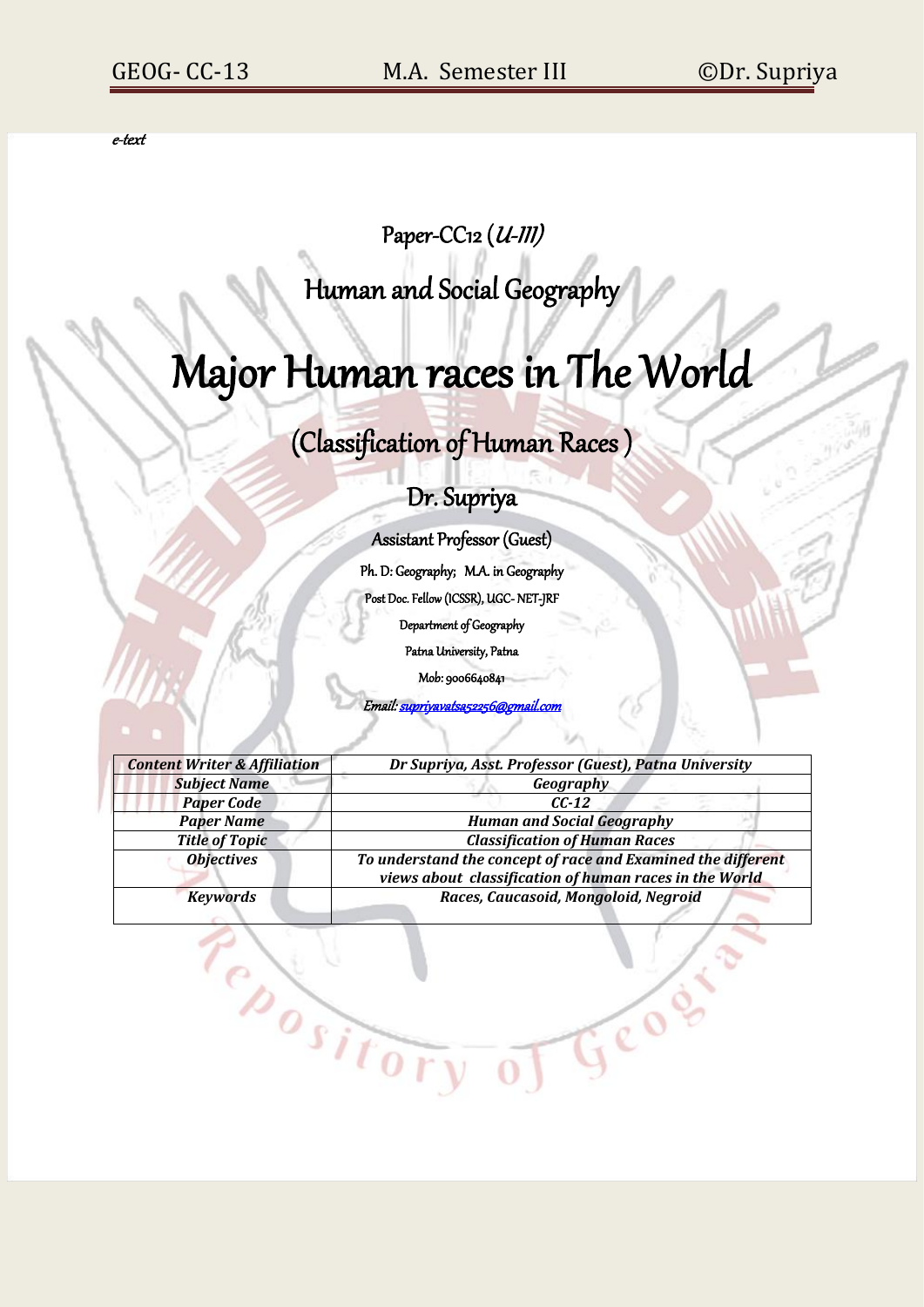# Classification of Human Races **Dr. Supriya**

**Concept of Race:** A Race may be defined as division of mankind into classes of individuals possessing common physical characteristics, traits, appearance that is transmissible by descents & sufficient to characterize it as a distinct human type. Race is a biological grouping within human species distinguished or classified according to genetically transmitted differences. Anthropologists define race as a principal division of mankind, marked by physical characteristics that breed. According to Vidal de la Blache: "A race is great divisions of mankind, the members of which though individually vary, are characterized as a group by certain body characteristics as a group by certain body characteristics which are transmitted by nature & retained from one generation to another". Race is a biological concept. The term race should not be used in connection with those grouping of mankind such as nation, religion, community & language which depends on feelings, ideas or habits of people and can be changes by the conscious wishes of the individual. There is no pure race because of migration and consequent intermixing. Race cannot be changed and there is no pure race as the ecumene is spreading & non Ecumene contracting.

## **Classification of Races**

Different ethnologists have classified human races differently. Of these few most important are as follows:

The very first attempt to identify the physical features of some human populations Racial Classification is found in ancient Sanskrit literature. The dark complexion Nishads (Australoids) were distinguished from the yellow coloured Kiratas (Indo-Mongoloids). These two were again different from the light coloured Indo-Aryans.

In 200 B.C., the Chinese distinguished mankind into five groups on the basis of skin colour and Egyptians into four racial types.

Bernier's attempt to classify humans may be considered as the first attempt to classify human race in to four groups. In 1921 Bradley made another attempt to systematize the racial types using dichotomous method and distinguished into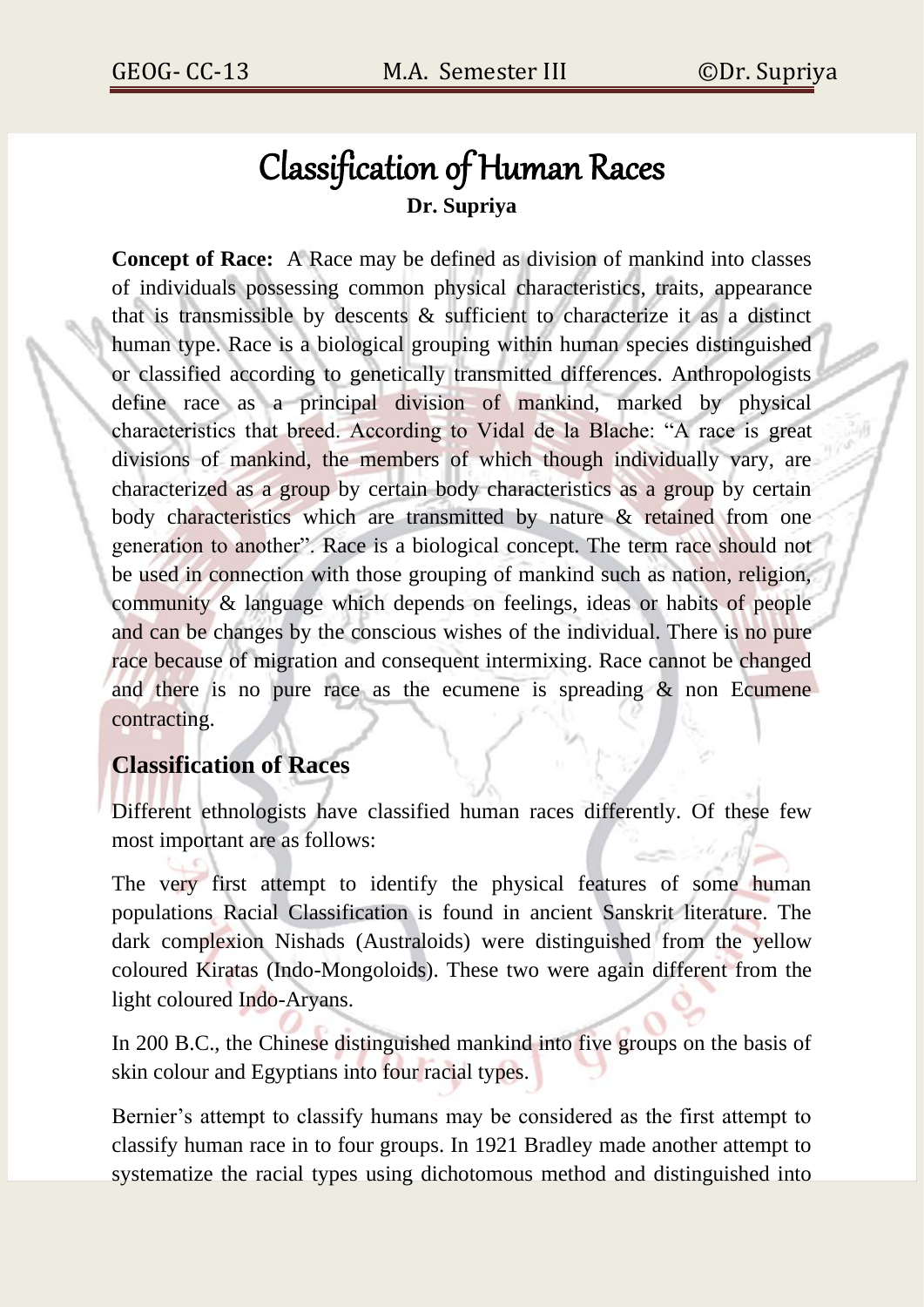three racial types, i.e., White (Bearded and Beardless); Negroes (Straight haired and Woolly Haired), Intermediates (Mulattoes).

*Linnaeus* (1958) introduced binary nomenclature and proposed a systematic classification of human species, Homo Sapiens into six subdivisions, viz., Homo ferus (Savage), Homo Americans, Homo europeans, Homo asiaticus, Homo asser (Negro) and Homo monstrous (abnormal).

In 1775 *Bluemenbach,* a German scientist studied the craniological material and classified mankind into five types: 1) Caucasian, 2) Mongolian, 3) Ethiopian, 4) American, 5) Malayan.

In 1848 Pickering identified eleven human races, viz., Mongolian, MalayPolynesian, Australian, Papuan, Negrito, Hindu, Nubian, Hottentot, Abyssinian and White.

In 1870 Huxley proposed a classification of mankind including five principle races divided into fourteen secondary races. Later on Haeckel Muller (1879), Topinard (1885) and Quatrefages (1889) further slightly modified Huxley's classification.

**Denikar's Classification:** In 1889 Deniker proposed a classification and divided mankind into twenty one races depending on hair form and chose nose form and skin colour as secondary traits. This classification is classic and widely accepted scheme. The brief description of this classification is as follows:

**1) Woolly Hair, Broad Nose:** This group include Bushmen, Negrito, Negro Bantu, Melanesian-Papuan, on the basis of their skin colour they may be further classified into.

*a) Yellow skinned:* They are streatopygous, short statured and dolichocephalic like Bushmen.

*b) Dark skinned:* They may be further classified into three groups:

• Reddish Brown: They are very short statured, subbrachycephalic or subdolichocephalic like Negrito Negrillo.

• Black, tall statured, dolichocephalic like Negro Bantu.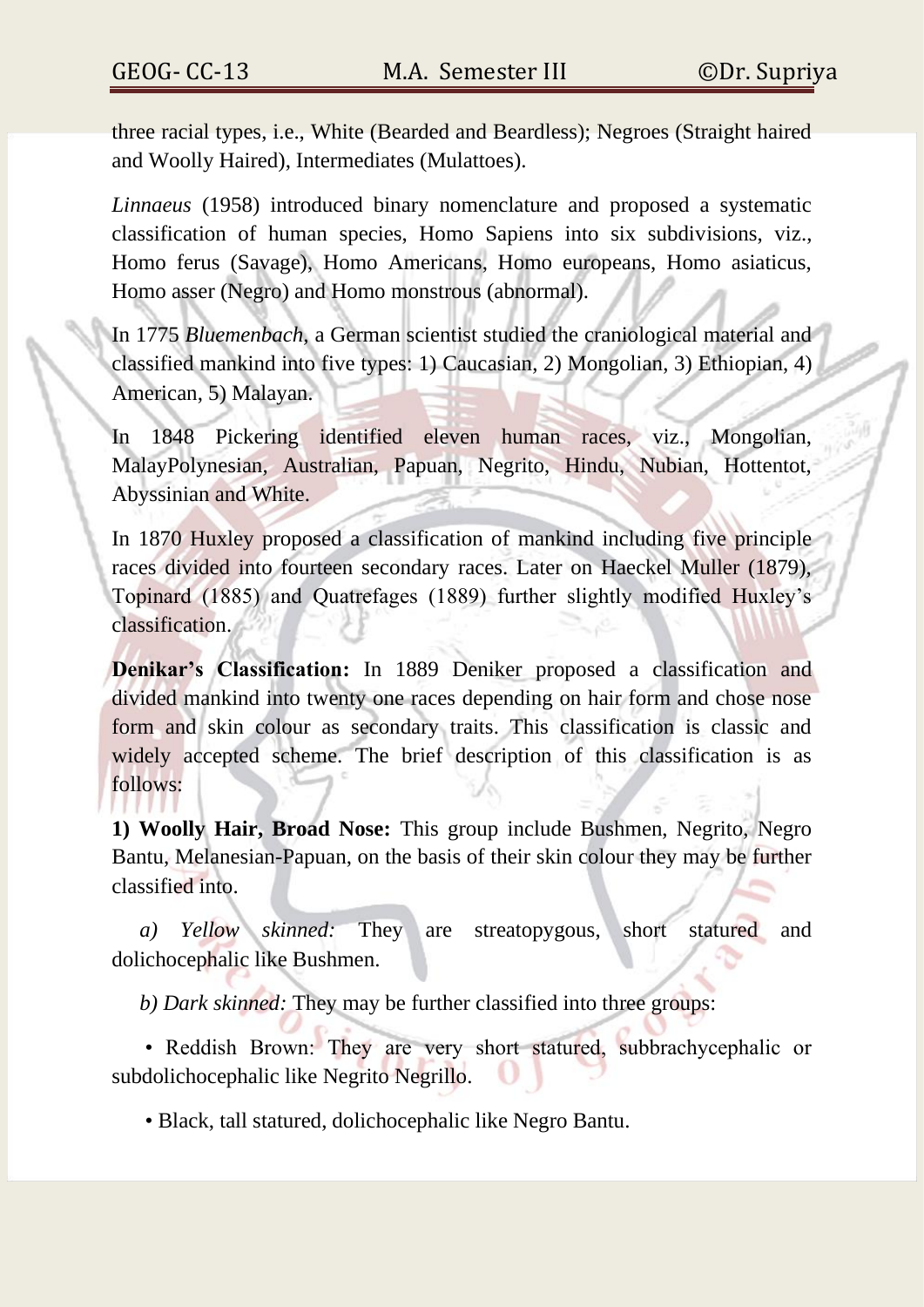• Brownish black, medium statured, dolichocephalic like Melanesian - Papuan.

**2) Curly or wooly hair:** This group includes people with dark skin grouped into three categories:

- i) Reddish Brown, narrow nose, tall statured, dolichocephalic represented by Ethiopians.
- ii) Chocolate-brown, broad nose, medium stature and dolichocephalic represented by Australians.
- iii)Brownish Black, broad or narrow nose, short stature, dolichocephalic like Dravidians. In addition to these another group with tawny white skin, narrow hooked nose with thick tip, branchycephalic represented by Assyroids are also included in this group.

**3) Wavy Brown or black hair and dark eyes:** This group of people includes:

i) Indo-Afghan having brown skin, black hair, narrow nose, which may be straight or convex, tall stature and dolichocephalic.

ii) Another group of people have tawny white skin, black hair, tall stature, elongated face represented by Arab or Smite, Berber, Littoral European, Ibero-Insular and Western European and Adriatic.

**4) Fair, wavy or straight hair, light eyes, reddish white skin:** This group of people includes Northern Europeans and Eastern Europeans.

**5) Straight or wavy hair, dark black eyes**: This group includes Ainu, Polynesians, and Indonesians.

**6) Straight hair:** This group includes diversified people such as South Americans, North Americans, Central Americans, Petagonians, Eskimos, Lapps, Ugrians, Turks and Mongols.

#### **Hooton's Classification**

In 1931, American anthropologist, E.A. Hooton has suggested a four fold classification of composite races, which is the result of cross breeding amongst the primary races. In 1947, however, he modified his classification

1) White (European, Eur-African, caucosoid): This group includes six primary and two composite sub races. The primary sub-races include Mediterranean,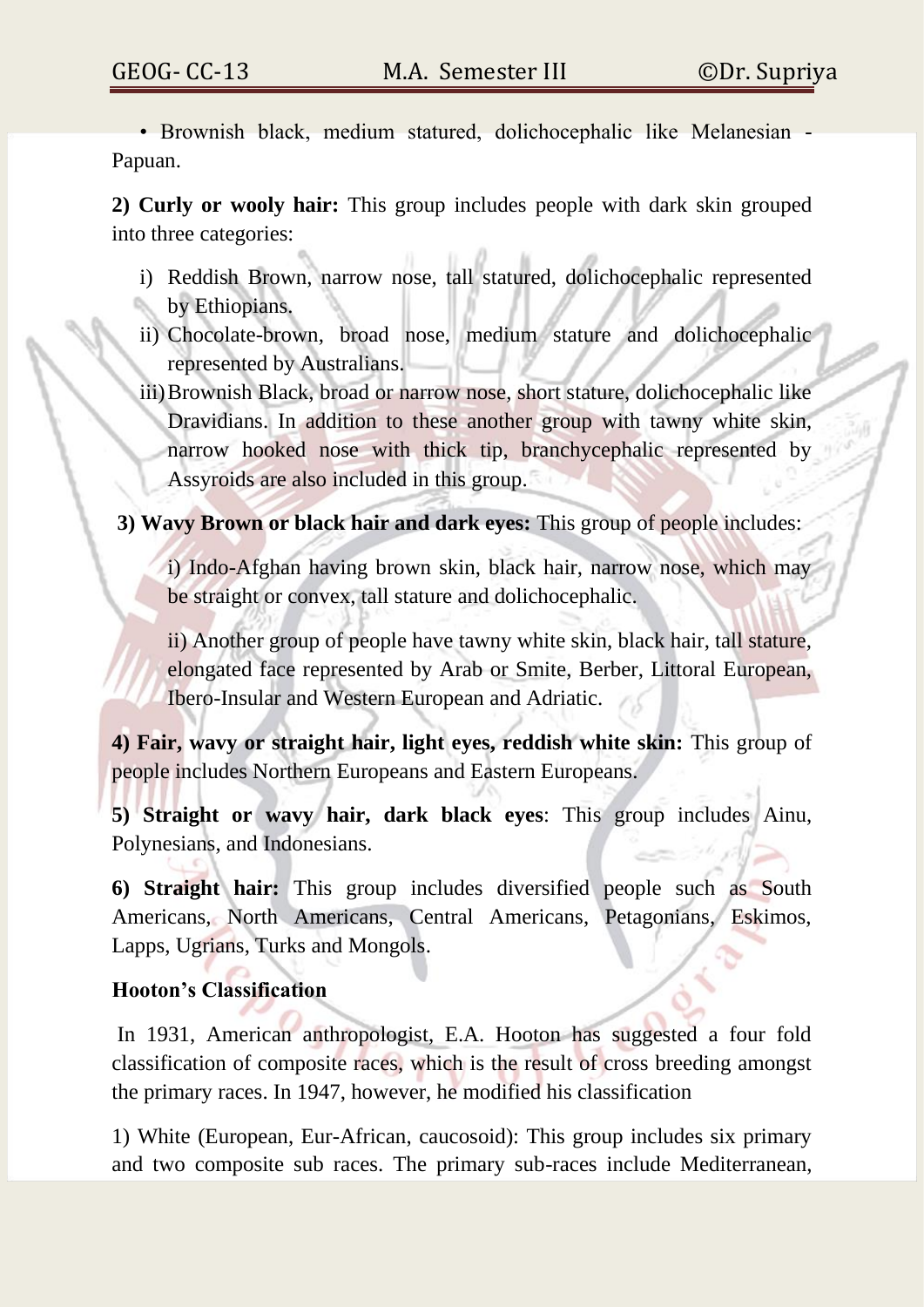Ainu, Keltic, Nordic, Alpine and East Baltic while composite sub races include Armonoid and Dinaric.

**2) Negroid:** This group includes African Negro, Nilotic Negro and Negrito (Pygmies) belonging to the primary sub-races.

**3) Mongoloid:** This group include Classic and Arctic Mongoloid (Eskimoid), Primary sub-races.

**4) Composite Races:** This group further classified into three categories:

*i) Predominantly White* – This group includes Australian, Indo-Dravidian and Polynesians.

*ii) Predominantly Mongoloid* – This group includes American Indian and Indonesian Mongoloid or Indonesian-Malay.

*iii) Predominantly Negroid* – This group includes Melanesian Papuan or Oceanic Negroids, Bushmen - Hottentot and Tasmanians.

Hooton's classification has been criticized for the inclusion of Negrito or Pygmy Racial Classification element into the formation of Indo-Dravidians, Tasmanians, Bushman and Indonesians inclusion of Archiaic types, viz., Tasmanians and Bushman as hybrid group and the origin of Dinaric and Armenoid sub-race.

#### **Coon, Garn and Birdsell's classification**

In 1950, Coon, Garn and Birdsell set up six putative stocks. In fact, they realised that the existence of three major races (Negroid, Mongoloid, and Caucosoid) is proposed by the most anthropologists. However, some preferred to add the Australoid as a separate group and felt that American Indians and Polynessias should thus be the other group. On a detailed consideration the three investigations preferred to have a "functional classification" and while doing so they considered the following anthropological observations:

1) Differences in tooth and jaw size, skull thickness, brow-ridge size and other archaic features.

2) Body built as adaptation to environment.

3) Special surface features like skin colour, flatness of face, hair distribution, etc., which are adaptations to heat, light and cold.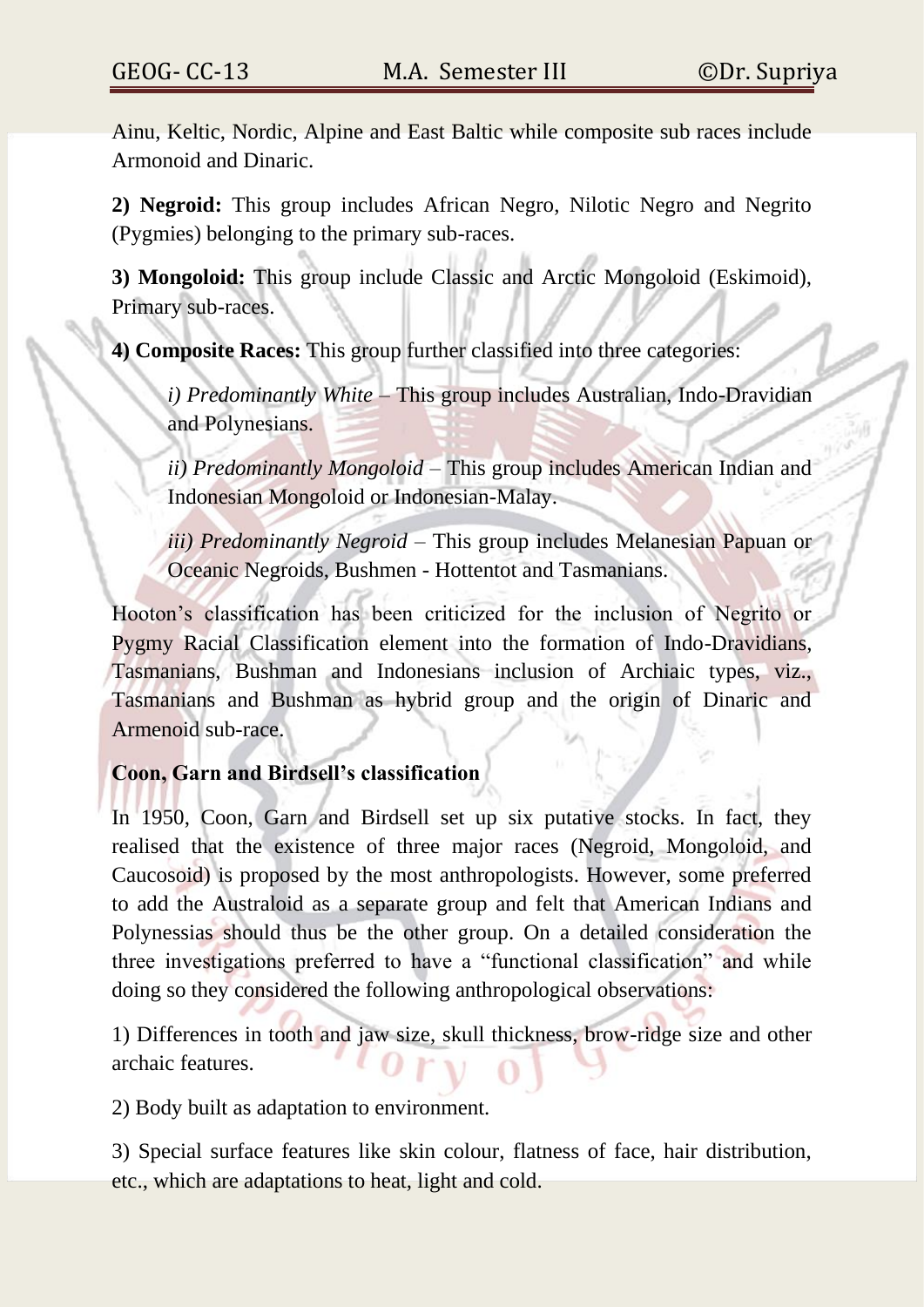On the above basis, Coon, Garn and Birdsell were able to distinguish 30 racial types. Though in terms of methodology, this attempt was certainly a positive advance but a determination of primitive or adaptive nature of particular feature was not easy, which give rise to criticism.

#### **Ottenberg's classification**

Ottenberg's was the first scientist to attempt racial classification based on blood group, ABO system. In 1925, he classified mankind into six groups, viz., Europeans, Intermediate, Hunan, Hindu, Manchu, Afro-Malaysian and PacificAmerican. Later Snyder (1926) proposed a new classification with seven groups, viz., European, Intermediate Hunan, Hindu-Mancho, Afro-Malaysian, Pacific American and Australian.

#### **Wiener's classification**

Wiener (1946 and 1948) proposed another classification on the basis of ABO blood groups, MN Blood type and Rh blood factor into six groups, viz. Caucasoid, Negroid, Mongoloid, Asiatic sub group, Pacific Island and Australian, Amerindians and Eskimos.

#### **Boyd's Classification**

In 1958, Boyd modified Wiener's classification and proposed six groups comprising thirteen races as follows:

- **i) European Group -** (1) Early European (2) Lapps (3) North-west Europeans, (4) Eastern and Central Europeans, and (5) Mediterraneans.
- **ii) African Group -** (6) The African races, excluding inhabitants of North Africa, which belong to European group.
- **iii) Asian Group -** (7) The Asian races (8) Indo-Dravidian.
- **iv) American Group -** (9) American Indians 60 Biological Diversity
- **v) Pacific Group -** (10) Indonesian race, (11) Melanesian race and (12) Polynesian race
- **vi) Australian Group** (13) Australian aborigines.

#### **Ashley Montagu Classification**

In 1951, Ashley Montagu proposed a classification, which was accepted by many anthropologists. He used skin colour, hair form and head form. He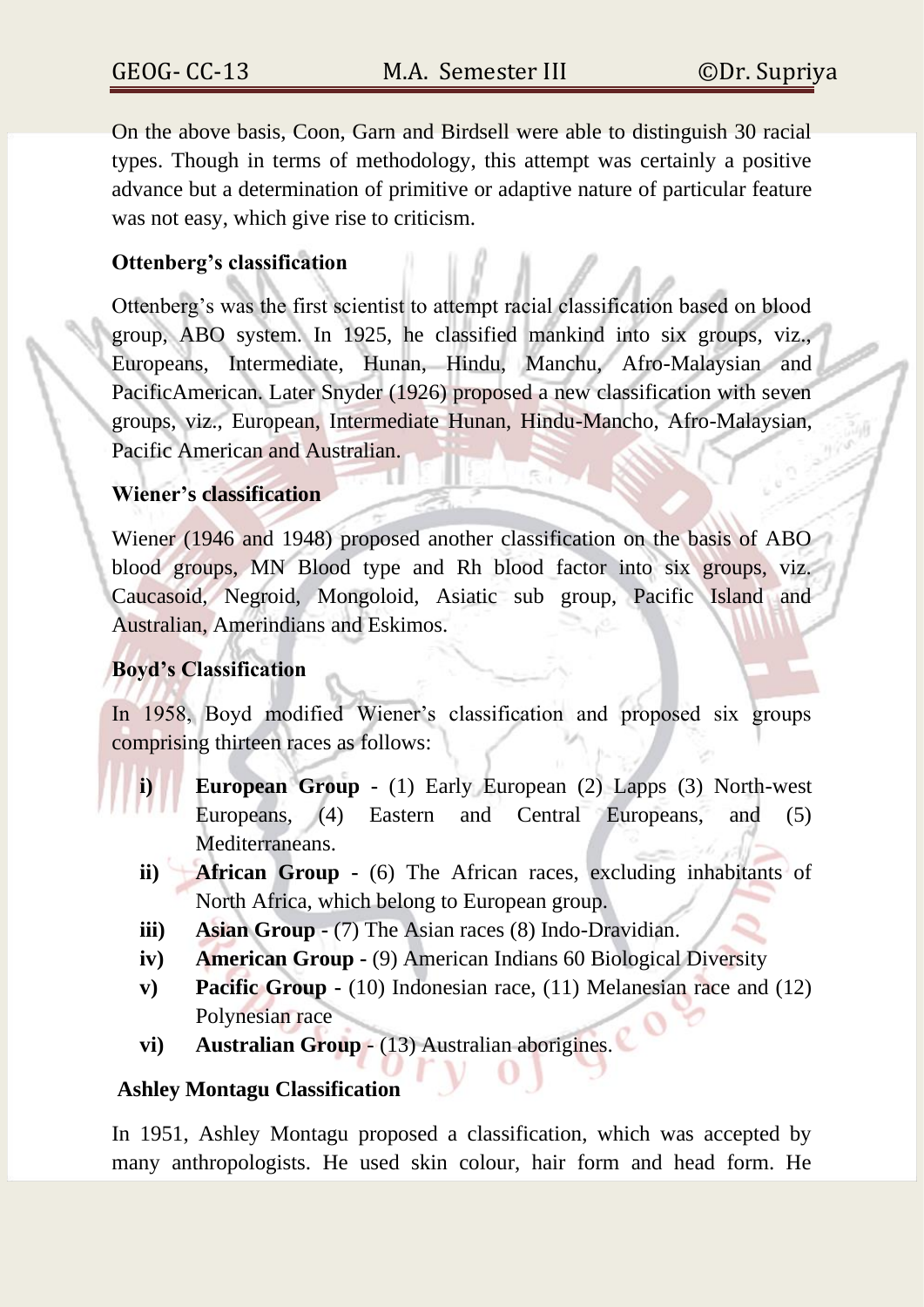classified mankind into three main groups, viz.1) Negroid 2) Mongoloid and 3) Caucasoid. He further pointed out that another division which is larger than an ethnic group may be distinguished as Australoid, who is in fact archaic. The physical characteristics of the three major races are as follows:

| S. No.             | <b>Characteristics</b>       | Caucasoid                                                                                            | <b>Mongoloid</b>                                                                   | <b>Negroid</b>                                                                                     |
|--------------------|------------------------------|------------------------------------------------------------------------------------------------------|------------------------------------------------------------------------------------|----------------------------------------------------------------------------------------------------|
|                    | Skin Colour                  | Light reddish white to<br>olive brown. Some are<br>brown                                             | light yellow to yellow<br>brown, some reddish<br>brown                             | Brown to brown-<br>black, some yellow<br>brown                                                     |
|                    | <b>Head hair</b>             | Light blond to dark<br>brown in colour, fine<br>to medium in texture,<br>straight to wavy in<br>form | Brown to brown black in<br>colour, coarse in<br>texture, straight in form          | <b>Brown-Black</b> in<br>colour,<br>coarse in texture, curly<br>to<br>frizzly or woolly in<br>form |
| 3.                 | <b>Head From</b>             | Dolichocephalic to<br>branchycephalic,<br>Height is medium to<br>very high                           | Predominantly<br>branchycephalic height<br>is medium                               | $P$ redominantly<br>dolichocephalic,<br>Height is low to<br>medium                                 |
| $\boldsymbol{4}$ . | <b>Body Hair</b><br>Quantity | Moderate to profuse                                                                                  | Sparsely distributed                                                               | Slight                                                                                             |
| 5.                 | Face                         | Narrow to medium<br><b>broad</b>                                                                     | Medium broad to very<br>broad. Check bones are<br>high and flat                    | Medium broad to<br>narrow. Prognathism<br>is very often present                                    |
| 6.                 | Eye                          | light blue to dark<br>brown;                                                                         | Brown to dark brown.<br>Mongoloid eye fold is<br>very often present                | Brown to brown black                                                                               |
|                    | <b>Nose</b>                  | Leptorrhine to<br>mesorrhine, usually<br>bridge is high                                              | Mesorrhine to<br>playtyrrhine, usually<br>bridge is low to medium                  | Platyrrhine, usually<br>bridge is low                                                              |
| 8.                 | Chin                         | Usually projecting                                                                                   | Medium                                                                             | Slight                                                                                             |
| 9.                 | Lip                          | Very thin to medium,<br>small aversion                                                               | Medium thickness with<br>aversion of membranous<br>often heavyintegumented<br>lips | Thick, much aversion                                                                               |
| 10.                | <b>Stature</b>               | Medium to tall                                                                                       | Medium to short                                                                    | Very short to tall                                                                                 |
| 11.                | Body build                   | Linear to lateral;<br>Slender to rugged                                                              | Tends to be lateral;<br>some linearity evident                                     | Tends to be lateral and<br>muscular                                                                |
| 12.                | <b>ABO</b> Blood<br>Group    | Relatively high<br>incidence of A2                                                                   | High incidence of A1,<br>very low frequency of<br>A2                               | Relatively high<br>incidence<br>of A2, comparatively<br>high incidence of B                        |
| 13                 | Rh. Factor                   | Highest frequency of<br>Rh negative                                                                  | Rh negative is rare                                                                | Moderate frequency of<br>Rh negative                                                               |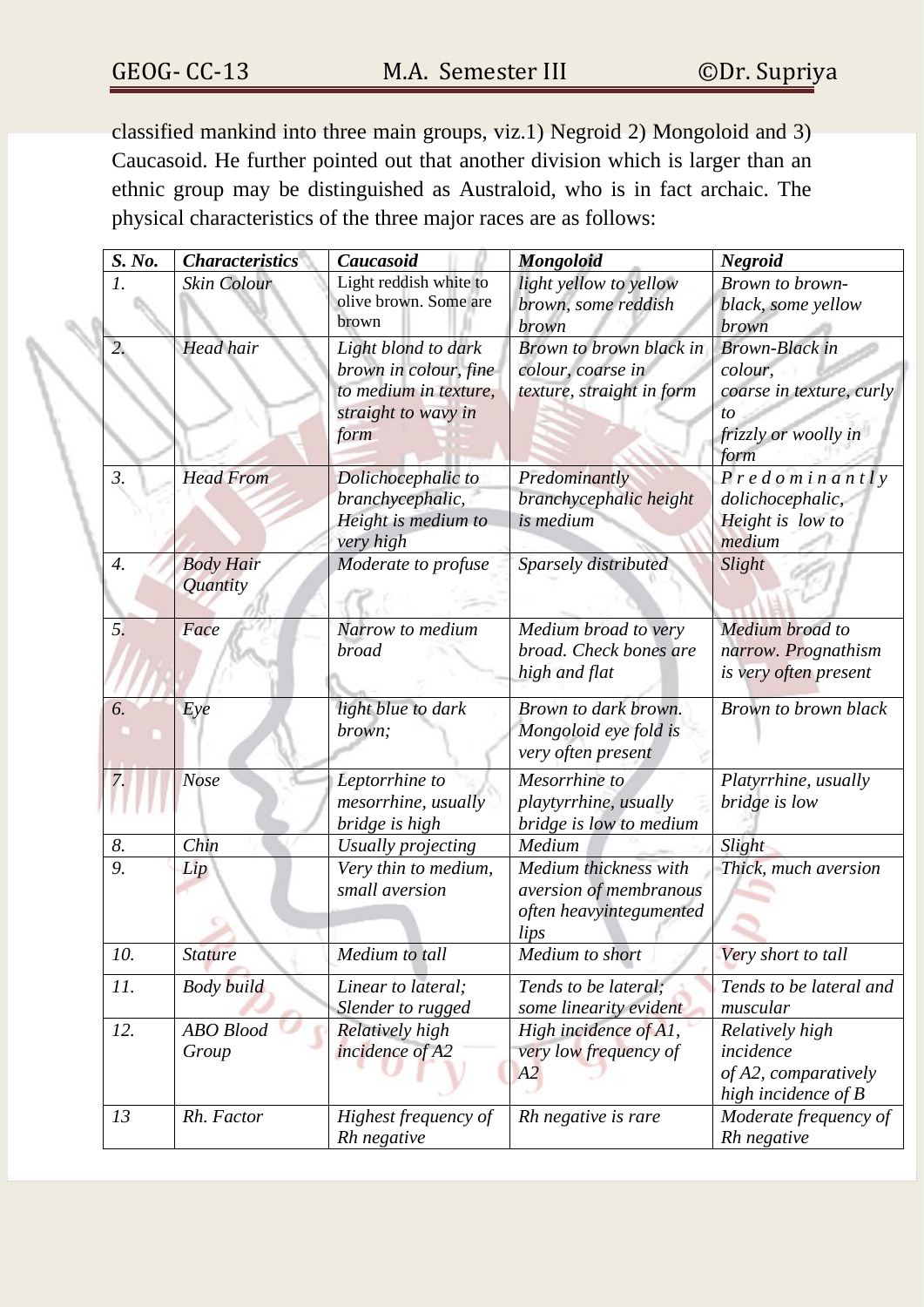| 15 | Dermatoglyphics<br>pattern intensity | Low                                                                                      | High                   | <b>Great dispersion</b><br>ranging from higher to<br>lowest |
|----|--------------------------------------|------------------------------------------------------------------------------------------|------------------------|-------------------------------------------------------------|
|    | <b>Main Line</b><br>Formula          | 11.9.7                                                                                   | 9.7.5                  | 7.5.5                                                       |
|    | Main line                            | <b>Marked transversally</b><br>type-ii of D line<br>termination quite<br><i>frequent</i> | Longitudinal alignment | Longitudinal<br>alignment                                   |

Source: Haddon, A.C. 1925 & Krogman , W.M. 1945

### **UNESCO STATEMENT ON RACIAL CLASSIFICATION**

The definitions related to race strike a note of discord and there is no opinion expressed in them. Experiencing this difficulty UNESCO organised a conference of all the prominent and eminent anthropologists, sociologists and psychologists in order to determine a single conception of race. The conference proposed the following recommendations related to race:

Fundamentally, the entire human species has one origin and all men are Homosapiens. National, religious, geographical, cultural and linguistic groups are entirely unconnected with and unrelated to race. These groups do not give indication of any race. Distinctions can be made between different races on the basis of differences in physical features but not on the basis of cultural characteristics.

The differences that exist between the physical characteristics of men are due both to heredity and to environment. Differences in heredity arise due to the processes known as mutation and inbreeding.

Some race may claim of purity but this not true. Today pure races cannot be found anywhere in the world. The process of mixing of races originated long back.

Human races can be classified but these classifications are based solely on physical traits. They have no relation of any kind with mental or intellectual superiority or inferiority. The inner capacity for the development of mind and culture is found equally in every race. Hence distinction between races cannot be based on cultural differences and levels of intelligence. It is possible that in one nation the degree of racial difference may be greater while in another nation lesser degree.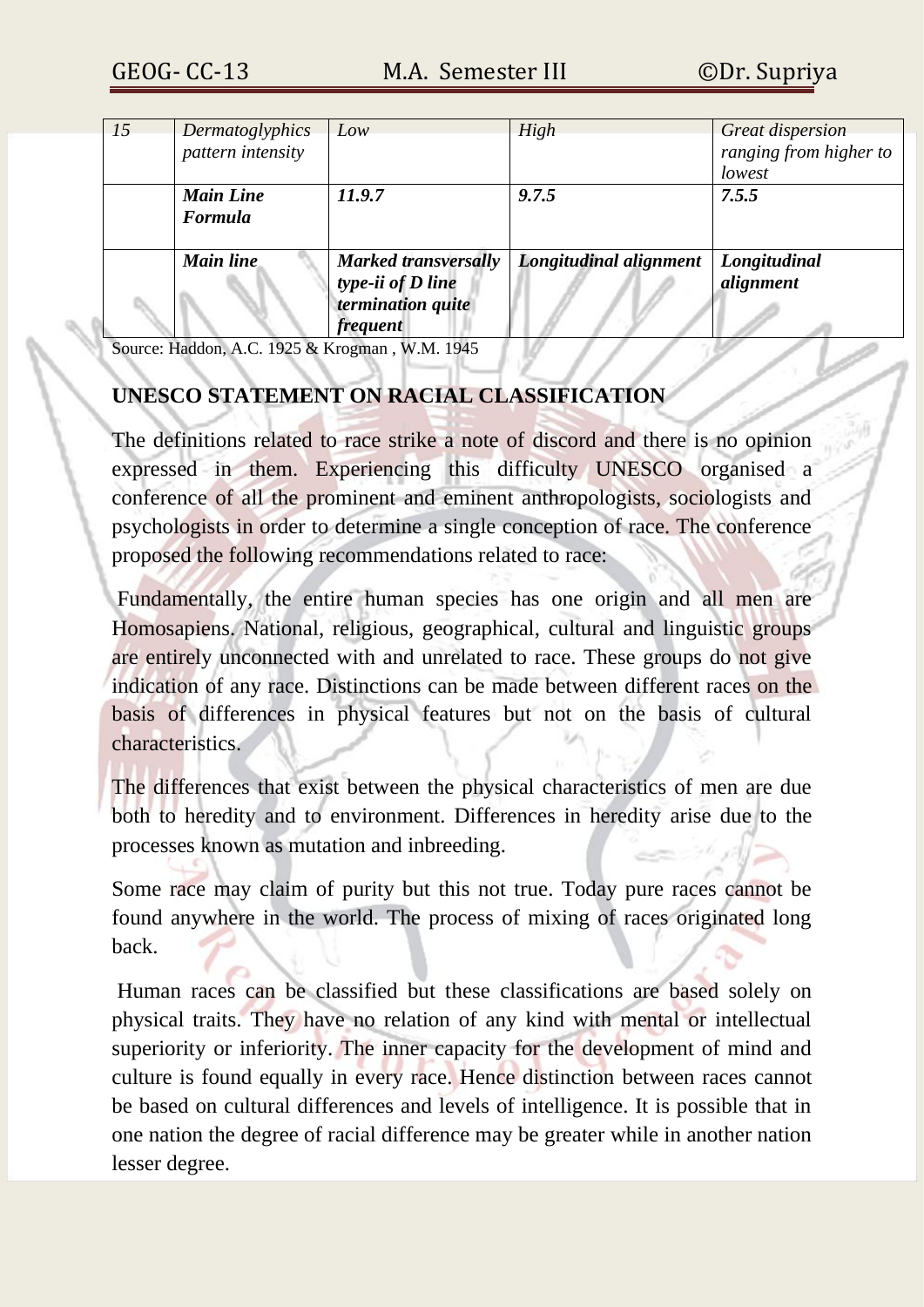Evidence in support of the fact that the race has no important effect in the social and cultural differences between various human groups has been found in historical and sociological studies – By no stretch of imagination can one conceive of any relation between changes in racial form and social changes. That from the biological view point, mixing of races in deleterious, is an essentially incorrect and invalid belief.

In this way, the race is a group of intermarrying individuals, born to common ancestors that possess similar physical traits and a 'we feeling'. Inbreeding renders permanent the physical characteristics of the race and due to them one race can be distinguished from another. One major cause of inbreeding is geographical isolation. Beside geographical isolation a race originates due to mutation, migration, selection and adaptation.

#### **Classification and Characteristic of Major Races in the World:**

| PrimaryRace/Region                 | <b>Sub-Races</b>          | <b>Composite Races</b>         | <b>Residual Mixed Type</b> |
|------------------------------------|---------------------------|--------------------------------|----------------------------|
| I. Caucosoid-                      | 1. Medititerranean        | 7. Armenoid                    | 9. Nordic Alpine           |
| White (Europesn, Euro-             | 2. ainu                   | 8. Dinaric                     | 10. Nordic-                |
| Africo-Asian)                      | 3. Celtic                 |                                | Mediterranean              |
|                                    | 4. Nordic                 |                                |                            |
|                                    | 5. Alpine                 |                                |                            |
|                                    | <b>6.East Baltic</b>      | Predominantly white            |                            |
|                                    |                           | a) Australian                  |                            |
|                                    |                           | b) Indo-Dravidian              |                            |
|                                    |                           | c) Polynesian                  |                            |
|                                    |                           | <b>Predominantly Negroid</b>   |                            |
|                                    |                           | a) Tasmanian                   |                            |
| Negroid<br>(Africa,<br>П.          | 1. African Negro          | <b>Predominantly Negroid</b>   |                            |
| Asia, Pacific Islands)             | (Niguri Forest Negro)     |                                |                            |
|                                    | 2. Nilotic Negro          |                                |                            |
|                                    | 3. Negrito                | 4. Malanesians                 |                            |
|                                    |                           | 5. Papuans                     |                            |
|                                    |                           | <b>Secondary Subrace</b>       |                            |
|                                    |                           | 6. Bushman                     |                            |
|                                    |                           | 7. Hottentot                   |                            |
| Mongoloid<br>(Asia,<br>Ш.          | 1. Classic Mongoloid      | <b>Predominantly Mongoloid</b> |                            |
| Pacific<br><b>Islands</b><br>North | Mongoloid<br>Arctic<br>2. | 3. Malaya Mongoloid            |                            |
| and South)                         | (Eskimos)                 | 4. Indonesian Mongoloid        |                            |
|                                    |                           | 5. American Indians            |                            |
|                                    |                           |                                |                            |

#### **Races and Sub races**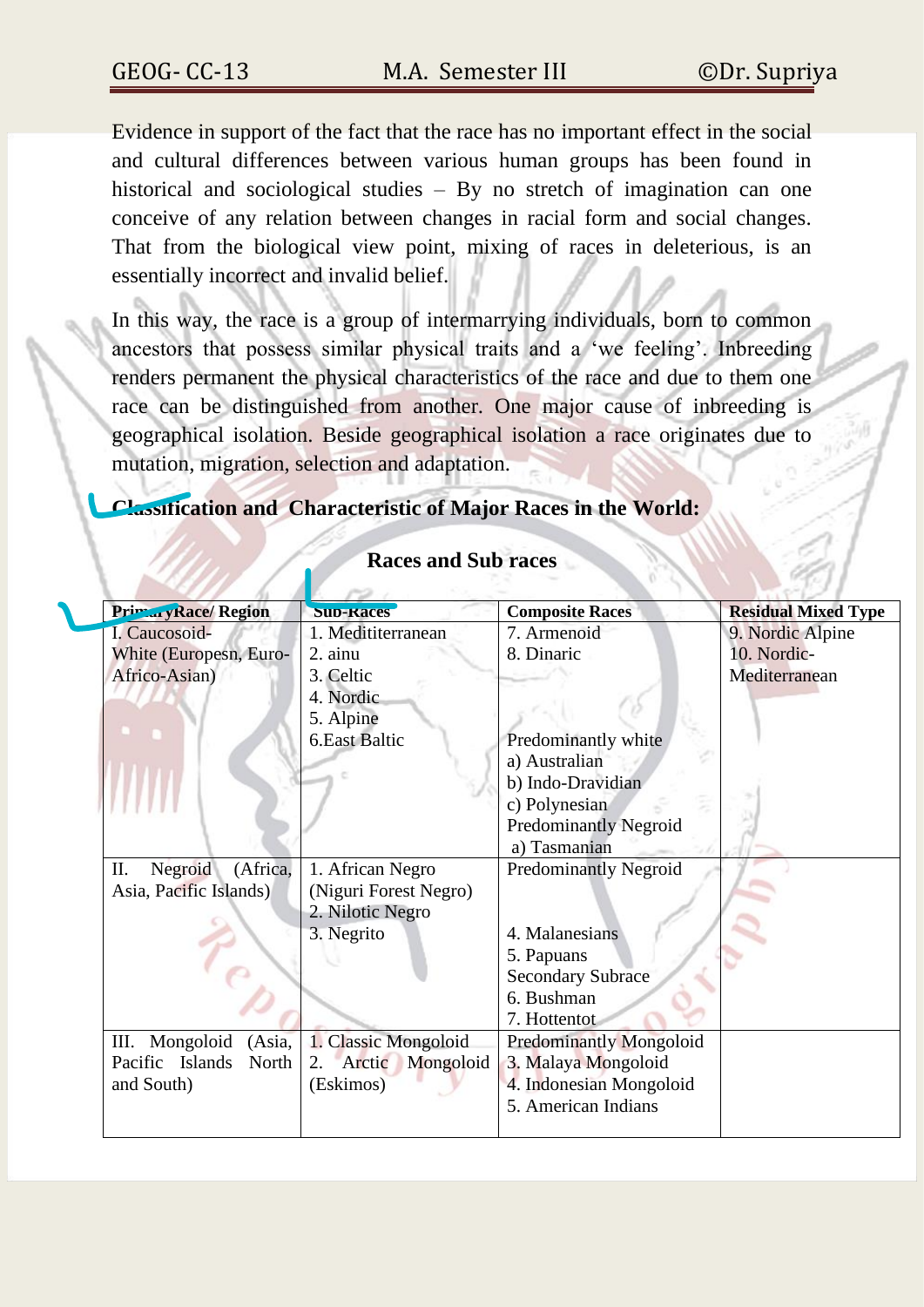

## **Characteristic of Major Races:**

|                    | <b>Caucosoid</b>             | <b>Mongoloid</b>         | <b>Negroid</b>         |  |  |
|--------------------|------------------------------|--------------------------|------------------------|--|--|
|                    |                              |                          |                        |  |  |
| <b>Skin Colour</b> | Pale reddish white to olive  | <b>Saffron to Yellow</b> | Brown to black brown   |  |  |
|                    | Medium to Tall. green        | Brown, reddish brown.    | yellow brown.          |  |  |
| <b>Stature</b>     | Medium to Tall.              | Medium tall to Medium    | Tall to very Short.    |  |  |
|                    |                              | short                    |                        |  |  |
| <b>Head Form</b>   | Long-broad and Short         | Medium height,           | Predominantly long,    |  |  |
|                    | Medium, high-very high.      | predominantly broa       | Low height.            |  |  |
| <b>Hair Color</b>  | Light blonde to dark brown,  | Brown to brown black,    | Brown black light curl |  |  |
|                    | straight to wavy.            | Straight.                | and wooly.             |  |  |
| <b>Body Build</b>  | Latear to lateral slender to | Tend to be lateral, some | Tend to be linear and  |  |  |
|                    | refuged                      | linearity evident        | muscular               |  |  |
| <b>Nose</b>        | Usually high, narrow to      | Low to medium form,      | Low, medium to very    |  |  |
|                    | medium board.                | medium broad.            | broad.                 |  |  |
| <b>Blood Group</b> | More A than B.               | High in B.               | High is Rhe            |  |  |
|                    |                              |                          |                        |  |  |

**Conclusion:** To sum up that the word 'race' is applied for human classification on the basis of biological characteristics. Race is genetically divergent among human populations, which is marked by common phenotypes. It refers to those human groups, which exhibit heritable physical differences from other human populations.The various ethnologists have classified human races differently